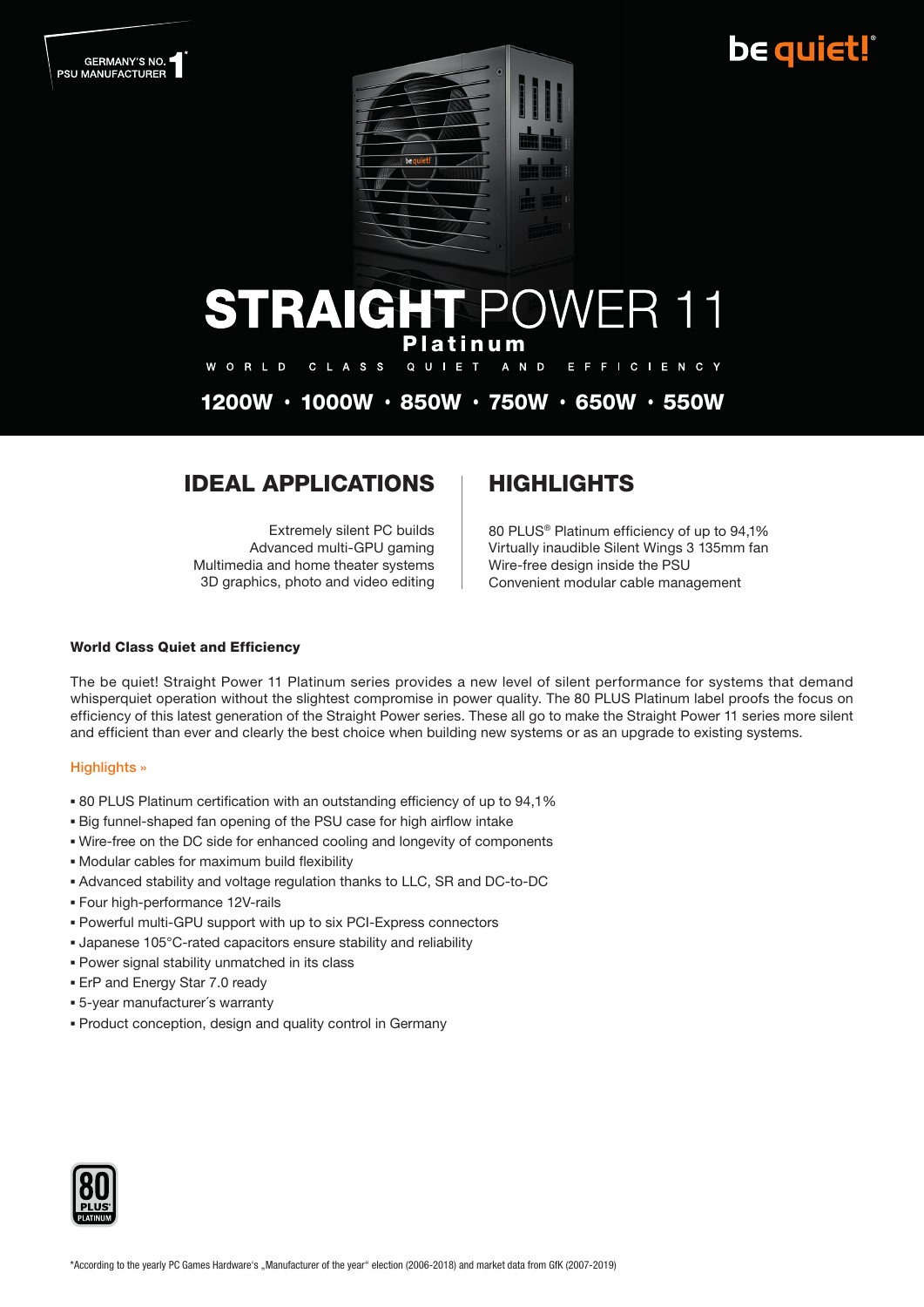# be quiet!® STRAIGHT POWER 11

WORLD CLASS

|            | Technical Data »                              |                              |                              |                                        |                                          |                              |                              |
|------------|-----------------------------------------------|------------------------------|------------------------------|----------------------------------------|------------------------------------------|------------------------------|------------------------------|
|            | Model                                         | 1200W                        | 1000W                        | 850W                                   | 750W                                     | 650W                         | 550W                         |
|            | Article no.                                   | <b>BN310</b>                 | <b>BN309</b>                 | <b>BN308</b>                           | <b>BN307</b>                             | <b>BN306</b>                 | <b>BN305</b>                 |
|            | <b>EAN</b> code                               | 4260052187418                | 4260052187401                | 4260052187395                          | 4260052187388                            | 4260052187371                | 4260052187364                |
|            | Voltage (Vac) / Frequency (Hz)                | 100-240 / 50-60              | 100-240 / 50-60              | 100-240 / 50-60                        | 100-240 / 50-60                          | 100-240 / 50-60              | 100-240 / 50-60              |
|            | Dimensions (L x W x H)                        | 170 x 150 x 86               | 170 x 150 x 86               | 170 x 150 x 86                         | 160 x 150 x 86                           | 160 x 150 x 86               | 160 x 150 x 86               |
|            | ATX 12V 2.51 / EPS 12V 2.92                   | $\sqrt{2}$                   | $\sqrt{2}$                   | $\sqrt{2}$                             | $\sqrt{2}$                               | $\sqrt{2}$                   | $\sqrt{2}$                   |
|            | Wire-free (DC-side)                           | v                            | v                            | $\checkmark$                           | v                                        | v                            | ✓                            |
|            | Silent Wings 3 fan (mm)                       | 135                          | 135                          | 135                                    | 135                                      | 135                          | 135                          |
| IN GENERAL | Noise level (dB(A)) at 20 / 50 /<br>100% load | 9.4 / 11.5 / 32.9            | 7.8 / 8.0 / 28.1             | 7.7/7.9/22.0                           | 8.6 / 9.3 / 20.8                         | 8.9/9.6/16.8                 | 9.0 / 9.6 / 14.9             |
|            | 12V-rails                                     | $\overline{4}$               | $\overline{4}$               | $\overline{4}$                         | 4                                        | $\overline{4}$               | 4                            |
|            | PFC                                           | active                       | active                       | active                                 | active                                   | active                       | active                       |
|            | Efficiency (%) at 230V                        | 80 PLUS® Platinum /<br>93,9% | 80 PLUS® Platinum /<br>94,1% | 80 PLUS <sup>®</sup> Platinum /<br>94% | 80 PLUS <sup>®</sup> Platinum /<br>93,7% | 80 PLUS® Platinum /<br>93,7% | 80 PLUS® Platinum /<br>93,8% |
|            | Energy Star 7.0 compatible                    | V                            | v                            | v                                      | $\checkmark$                             | v                            | ◡                            |
|            | ErP ready / Power in stand-by (W)             | (0.16)                       | $\times$ / 0.16              | $\times$ / 0.16                        | $\times$ / 0.16                          | $\times$ / 0.16              | $\times$ / 0.16              |
|            | OCP, OVP, UVP, SCP, OPP, OTP                  | $\checkmark$                 | $\checkmark$                 | v                                      | $\checkmark$                             | $\checkmark$                 | v                            |
|            | Lifetime of PSU at 25°C (h)                   | 100,000                      | 100,000                      | 100,000                                | 100,000                                  | 100,000                      | 100,000                      |
|            | No. of cables                                 | 11                           | 11                           | 11                                     | 10                                       | 9                            | 8                            |
|            | Maximum cable length (cm)                     | 115                          | 115                          | 115                                    | 115                                      | 115                          | 115                          |
| CABLES     | Length of ATX-connection cable (cm)           | 60                           | 60                           | 60                                     | 60                                       | 60                           | 60                           |
|            | Full cable management                         | $\checkmark$                 | v                            | $\checkmark$                           | $\checkmark$                             | v                            | v                            |
|            | Sleeved cables                                | v                            | $\checkmark$                 | $\checkmark$                           | $\checkmark$                             | v                            | ◡                            |
|            | ATX motherboard (20+4-pin)                    | $\checkmark$                 | v                            | $\checkmark$                           | $\checkmark$                             | $\checkmark$                 | v                            |
|            | PCI express (6+2-pin)                         | 6                            | 6                            | 4                                      | 4                                        | 4                            | $\overline{2}$               |
| CONNECTORS | P8-/P4-connector                              | 1x P4+4 / 1x P8              | 1x P4+4 / 1x P8              | 1x P4+4 / 1x P8                        | 2x P4+4 / 1x P8                          | 2x P4+4 / 1x P8              | $1xP4+4$                     |
|            | S-ATA (5-pin)                                 | 11                           | 11                           | 11                                     | 11                                       | 9                            | 9                            |
|            | P-ATA (4-pin)                                 | 4                            | $\overline{4}$               | $\overline{4}$                         | $\overline{4}$                           | 3                            | 3                            |

#### Output Data »

| AC Input  |                   | 100 - 240Vac<br>$50 - 60$ Hz $6 - 3A$ |     |       |      |             |             |        |               | AC Input  | 100 - 240Vac<br>$50 - 60$ Hz<br>10 - 5A |        |       |     |      |      |             |      |             |
|-----------|-------------------|---------------------------------------|-----|-------|------|-------------|-------------|--------|---------------|-----------|-----------------------------------------|--------|-------|-----|------|------|-------------|------|-------------|
| DC Output |                   | 3.3V                                  | 5V  | 12V1  | 12V2 | <b>12V3</b> | <b>12V4</b> | $-12V$ | 5VSB          | DC Output |                                         | 3.3V   | 5V    | 12V | 12V2 | 12V3 | <b>12V4</b> |      | $-12V$ 5VSB |
|           | Max. Current      | 22A                                   | 22A | 18A   | 18A  | 20A         | 20A         | 0.3A   | 3A            |           | Max. Current                            | 25A    | 25A   | 21A | 21A  | 26A  | 26A         | 0.5A | 3A          |
| 550W      |                   |                                       |     | 45.8A |      |             |             |        | 850W          |           |                                         |        | 70.8A |     |      |      |             |      |             |
|           | l Max. Combined l | 110W<br>549.6W                        |     |       |      | 3.6W        | <b>15W</b>  |        | Max, Combined |           | 150W                                    | 849.6W |       |     |      | 6W   | <b>15W</b>  |      |             |
|           | Power             | 550W                                  |     |       |      |             |             |        | Power         | 850W      |                                         |        |       |     |      |      |             |      |             |

|      | AC Input      | 100 - 240Vac<br>$50 - 60$ Hz<br>$8 - 4A$ |      |      |       |        |             |        |      |  |  |  |  |
|------|---------------|------------------------------------------|------|------|-------|--------|-------------|--------|------|--|--|--|--|
|      | DC Output     | 3.3V                                     | 5V   | 12V1 | 12V2  | 12V3   | <b>12V4</b> | $-12V$ | 5VSB |  |  |  |  |
|      | Max. Current  | 24A                                      | 24A  | 18A  | 18A   | 22A    | 22A         | 0.3A   | 3A   |  |  |  |  |
| 650W |               |                                          |      |      | 54.1A |        |             |        |      |  |  |  |  |
|      | Max. Combined |                                          | 120W |      |       | 649.2W |             | 3.6W   | 15W  |  |  |  |  |
|      | Power         | 650W                                     |      |      |       |        |             |        |      |  |  |  |  |

| AC Input  |               | $100 - 240$ Vac<br>$50 - 60$ Hz<br>$10 - 5A$ |      |     |        |     |      |      |  |  |  |  |  |
|-----------|---------------|----------------------------------------------|------|-----|--------|-----|------|------|--|--|--|--|--|
| DC Output | 3.3V          | 12V2<br>12V3<br>12V4<br>12V1<br>5V           |      |     |        |     |      | 5VSB |  |  |  |  |  |
| 1000W     |               | 25A                                          |      | 22A | 22A    | 30A | 30A  |      |  |  |  |  |  |
|           | Max. Current  |                                              | 25A  |     | 83.3A  |     | 0.5A | 3A   |  |  |  |  |  |
|           | Max. Combined |                                              | 150W |     | 999.6W |     | 6W   | 15W  |  |  |  |  |  |
|           | Power         | 1000W                                        |      |     |        |     |      |      |  |  |  |  |  |

Power 750W

| AC Input  | 50 - 60Hz 8 - 4A<br>100 - 240Vac |      |     |              |      |           |      |            | AC Input | 100 - 240Vac<br>50 - 60Hz 13 - 6.5A |              |      |       |      |      |      |             |        |      |
|-----------|----------------------------------|------|-----|--------------|------|-----------|------|------------|----------|-------------------------------------|--------------|------|-------|------|------|------|-------------|--------|------|
| DC Output |                                  | 3.3V | 5V  | 12V1         | 12V2 | 12V3 12V4 |      | $-12V$     | 5VSB     | DC Output                           |              | 3.3V | 5V    | 12V1 | 12V2 | 12V3 | <b>12V4</b> | $-12V$ | 5VSB |
|           | Max. Current                     |      | 25A | 20A          | 20A  | 24A       | 24A  |            |          |                                     | Max. Current | 25A  | 25A   | 24A  | 24A  | 38A  | 38A         | 0.5A   | 3A   |
| 750W      |                                  | 25A  |     | 62.5A        |      |           | 0.3A | 3A         | 1200W    |                                     |              |      | 100A  |      |      |      |             |        |      |
|           | Max. Combined                    | 130W |     | 3.6W<br>750W |      |           |      | <b>15W</b> |          | Max. Combined I                     |              | 150W | 1200W |      |      |      | 6W          | 15W    |      |
|           | Power                            | 750W |     |              |      |           |      |            | Power    | 1200W                               |              |      |       |      |      |      |             |        |      |